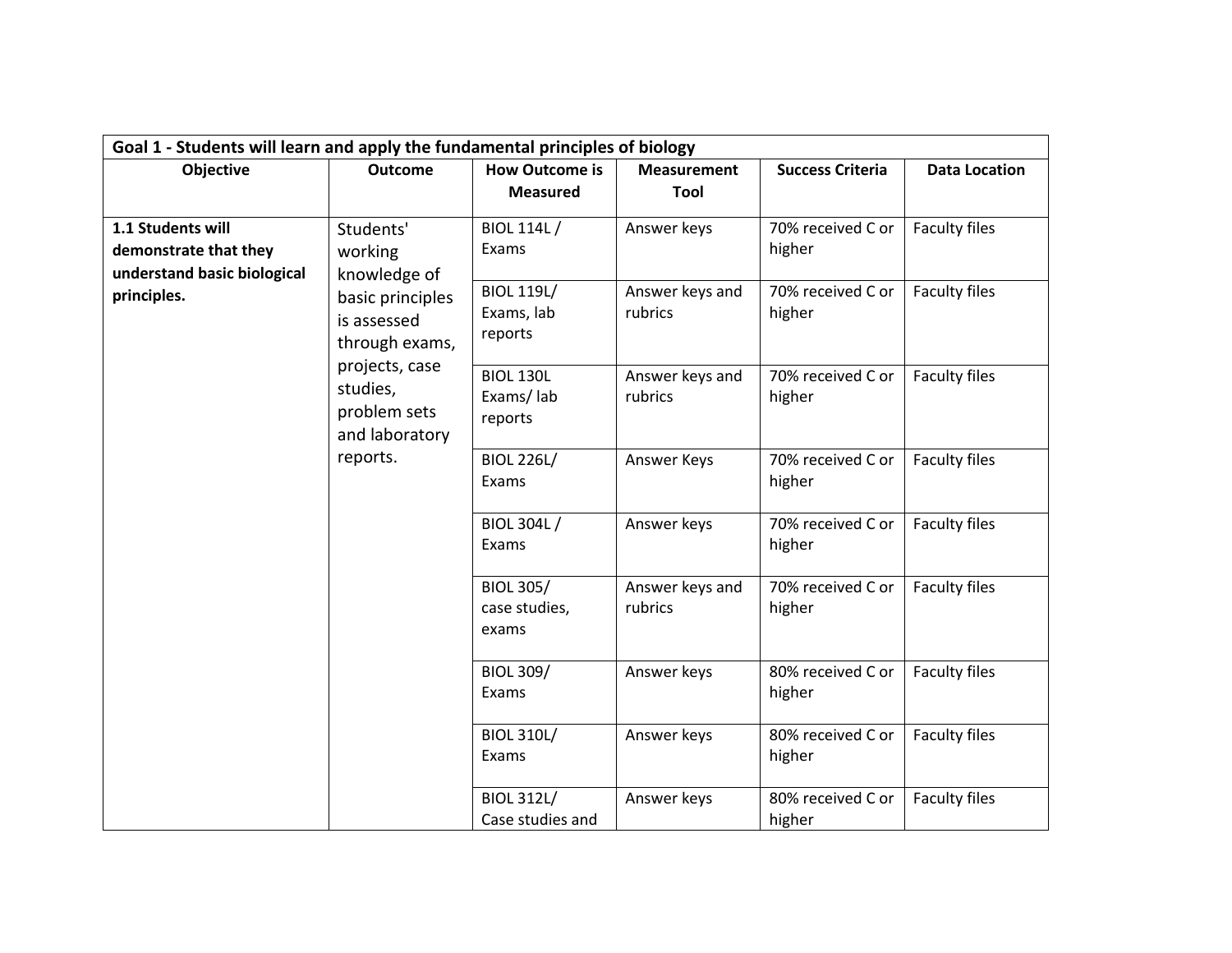|                                                                                          |                                                                                                                                                    | Exams                                       |             |                             |                      |
|------------------------------------------------------------------------------------------|----------------------------------------------------------------------------------------------------------------------------------------------------|---------------------------------------------|-------------|-----------------------------|----------------------|
|                                                                                          |                                                                                                                                                    | <b>BIOL 324L/</b><br>Exams                  | Answer keys | 70% received C or<br>higher | Faculty files        |
|                                                                                          |                                                                                                                                                    | <b>BIOL 330L/</b><br>Exams                  | Answer keys | 70% received C or<br>higher | Faculty files        |
|                                                                                          |                                                                                                                                                    | BIOL 331 / Exams                            | Answer keys | 70% received C or<br>higher | Faculty files        |
|                                                                                          |                                                                                                                                                    | <b>BIOL 363/</b><br>Final paper             | Rubric      | 70% received C or<br>higher | Faculty files        |
|                                                                                          |                                                                                                                                                    |                                             |             |                             |                      |
|                                                                                          |                                                                                                                                                    |                                             |             |                             |                      |
| 1.2 Students will apply basic<br>biological principles in<br>classroom and lab settings. | Students will<br>use principles<br>learned through<br>courses to make<br>informed<br>conclusions in<br>class discussions<br>and lab<br>activities. | <b>BIOL 114L / Lab</b><br>activities        | Rubric      | 70% received C or<br>higher | <b>Faculty files</b> |
|                                                                                          |                                                                                                                                                    | BIOL 119L/ case<br>studies, lab<br>reports  | Rubric      | 70% received C or<br>higher | <b>Faculty files</b> |
|                                                                                          |                                                                                                                                                    | BIOL 130L / case<br>studies, lab<br>reports | Rubric      | 70% received C or<br>higher | Faculty files        |
|                                                                                          |                                                                                                                                                    | <b>BIOL 226L</b>                            |             |                             |                      |
|                                                                                          |                                                                                                                                                    | <b>BIOL 304L / Lab</b><br>practicals        | Answer key  | 70% received C or<br>higher | Faculty files        |
|                                                                                          |                                                                                                                                                    | BIOL 305/case                               | Rubric      | 70% received C or           | <b>Faculty files</b> |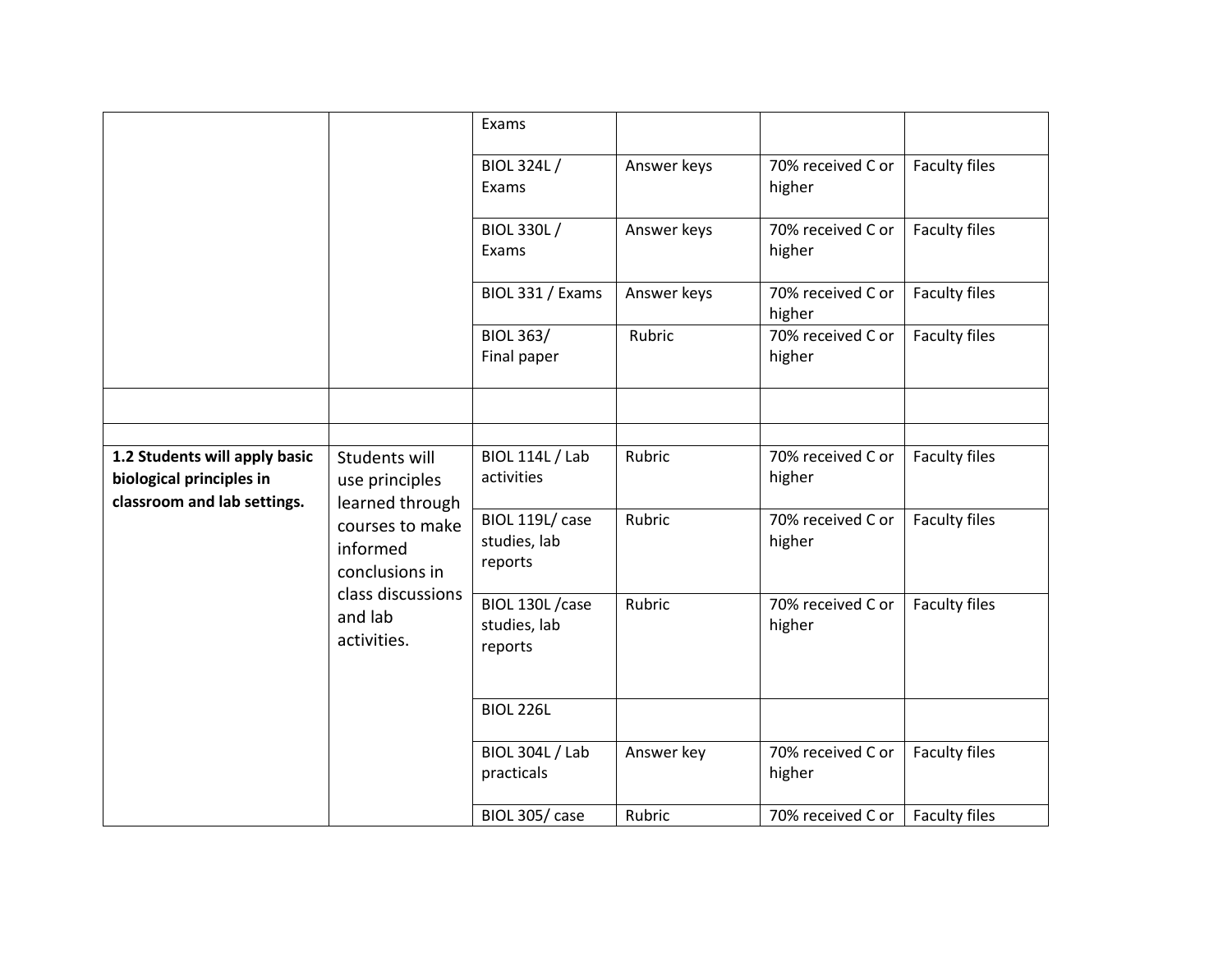| studies, lab<br>reports                                                                                                                            |                                                                                                          | higher                      |                      |
|----------------------------------------------------------------------------------------------------------------------------------------------------|----------------------------------------------------------------------------------------------------------|-----------------------------|----------------------|
| <b>BIOL 309</b><br>1. presentat<br>ion on<br>cellular<br>basis of<br>disease<br>2. Class<br>Discussio<br>ns of<br>primary<br>literature<br>papers. | 1.grading rubric<br>2. Participation<br>and quality of<br>class discussions<br>on primary<br>literature. | 80% receive C or<br>higher  | <b>Faculty files</b> |
| <b>BIOL 310L</b><br>lab reports                                                                                                                    | answer key                                                                                               | 80% receive C or<br>higher  | faculty files        |
| <b>BIOL 312L</b><br>lab reports                                                                                                                    | answer key                                                                                               | 80% receive C or<br>higher  | faculty files        |
| <b>BIOL 324L/</b><br>Lab activities<br>Current event<br>paper<br>presentations                                                                     | Rubric                                                                                                   | 70% received C or<br>higher | Faculty files        |
| <b>BIOL 330L/</b><br>Lab practicals                                                                                                                | Answer key                                                                                               | 70% received C or<br>higher | Faculty files        |
| BIOL 331 /<br>Current event                                                                                                                        | Rubric                                                                                                   | 70% received C or<br>higher | <b>Faculty files</b> |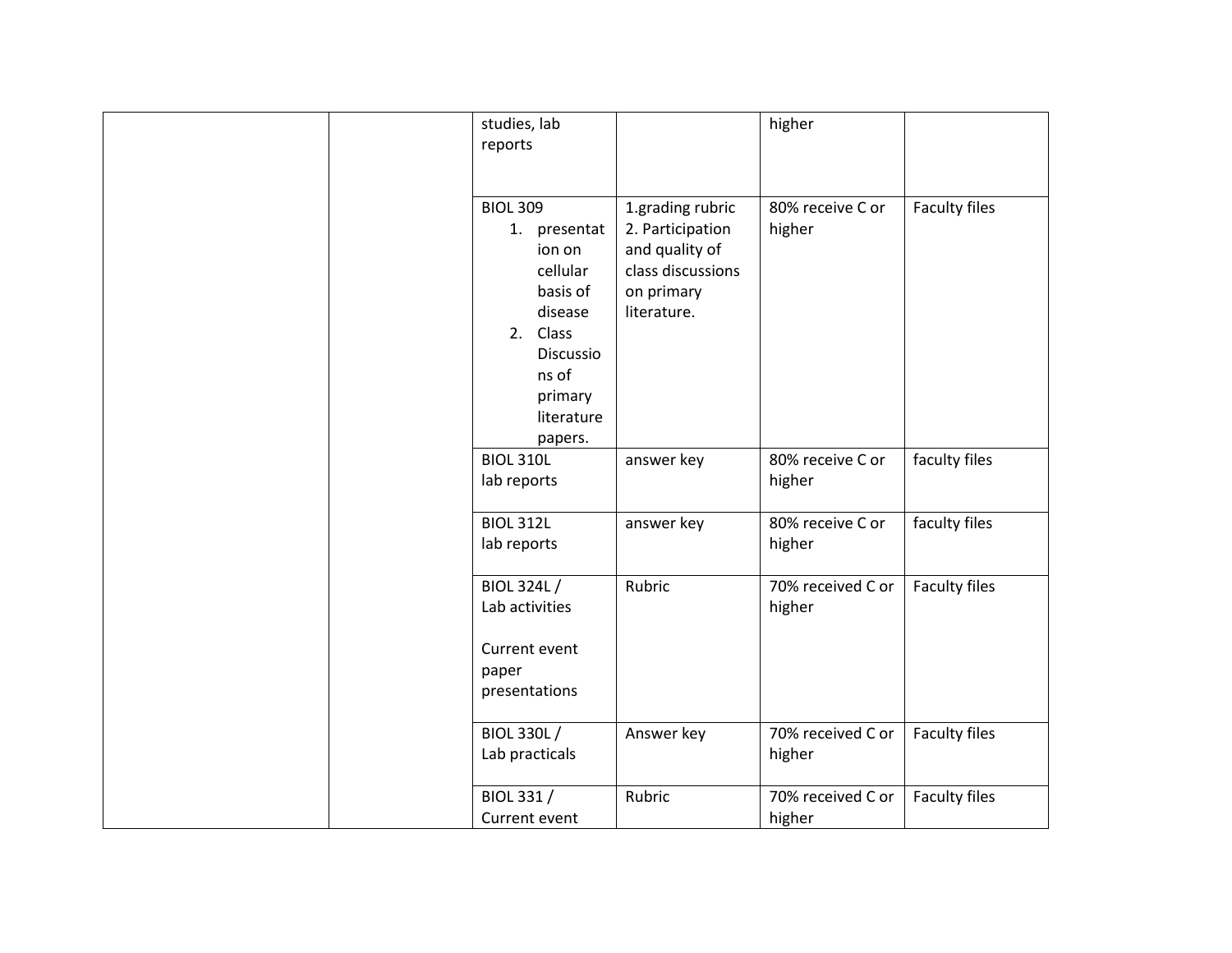| paper<br>presentations  |            |                             |               |
|-------------------------|------------|-----------------------------|---------------|
| BIOL 363/Final<br>paper | Rubric     | 70% received C or<br>higher | Faculty files |
| ENVR 340/Exams          | Answer key | 70% received C or<br>higher | Faculty files |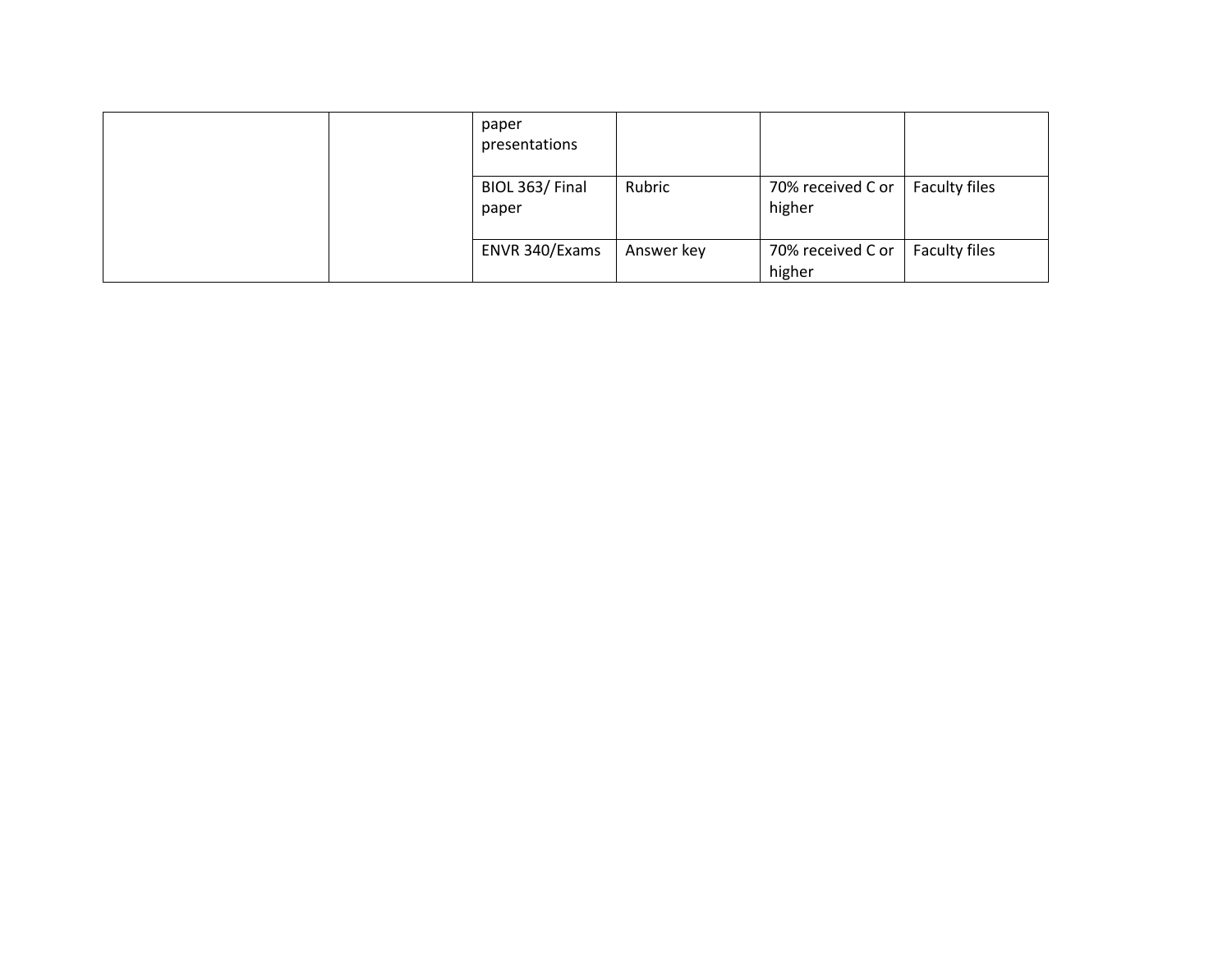|                                                                                    | Goal 2 - Students will use the scientific method to understand the natural world. |                                                                                                                    |                    |                                                 |                                       |  |  |
|------------------------------------------------------------------------------------|-----------------------------------------------------------------------------------|--------------------------------------------------------------------------------------------------------------------|--------------------|-------------------------------------------------|---------------------------------------|--|--|
| Objective                                                                          | <b>Outcome</b>                                                                    | <b>How Outcome is</b>                                                                                              | <b>Measurement</b> | <b>Success Criteria</b>                         | <b>Data Location</b>                  |  |  |
|                                                                                    |                                                                                   | <b>Measured</b>                                                                                                    | Tool               |                                                 |                                       |  |  |
| 2.1 Students will learn to<br>make informed hypotheses<br>about the natural world. | Students will<br>design testable<br>studies in lab<br>activities and              | <b>BIOL 119L/</b><br>Hemlock lab<br>report, pillbug lab<br>report                                                  | <b>Rubrics</b>     | 70% received C or<br>higher                     | <b>Faculty files</b>                  |  |  |
| term papers.                                                                       |                                                                                   | <b>BIOL 130L/</b><br>photosynthesis<br>lab report,<br>wildflower lab<br>report                                     | <b>Rubrics</b>     | 70% received C or<br>higher                     | Faculty files                         |  |  |
|                                                                                    |                                                                                   | <b>BIOL 226L</b><br>Dihybrid Lab,<br>RNAi Lab                                                                      | <b>Rubrics</b>     | 70% received C or<br>higher                     | <b>Faculty files</b>                  |  |  |
|                                                                                    |                                                                                   | <b>BIOL 305/Iab</b><br>experiment                                                                                  | Rubric             | 70% received C or<br>higher                     | Faculty files                         |  |  |
|                                                                                    |                                                                                   | <b>BIOL 310L/</b><br>lab activities-<br>antibiotic testing                                                         | Answer key         | 70% receive C or<br>higher                      | Faculty files                         |  |  |
|                                                                                    |                                                                                   | <b>BIOL 312L/</b><br>lab projects-<br>CRISPR lab, GMO<br>lab, Protein<br><b>Evolution Lab</b><br><b>BIOL 324L/</b> | Rubric<br>Rubric   | 70% receive C or<br>higher<br>70% received C or | Faculty files<br><b>Faculty files</b> |  |  |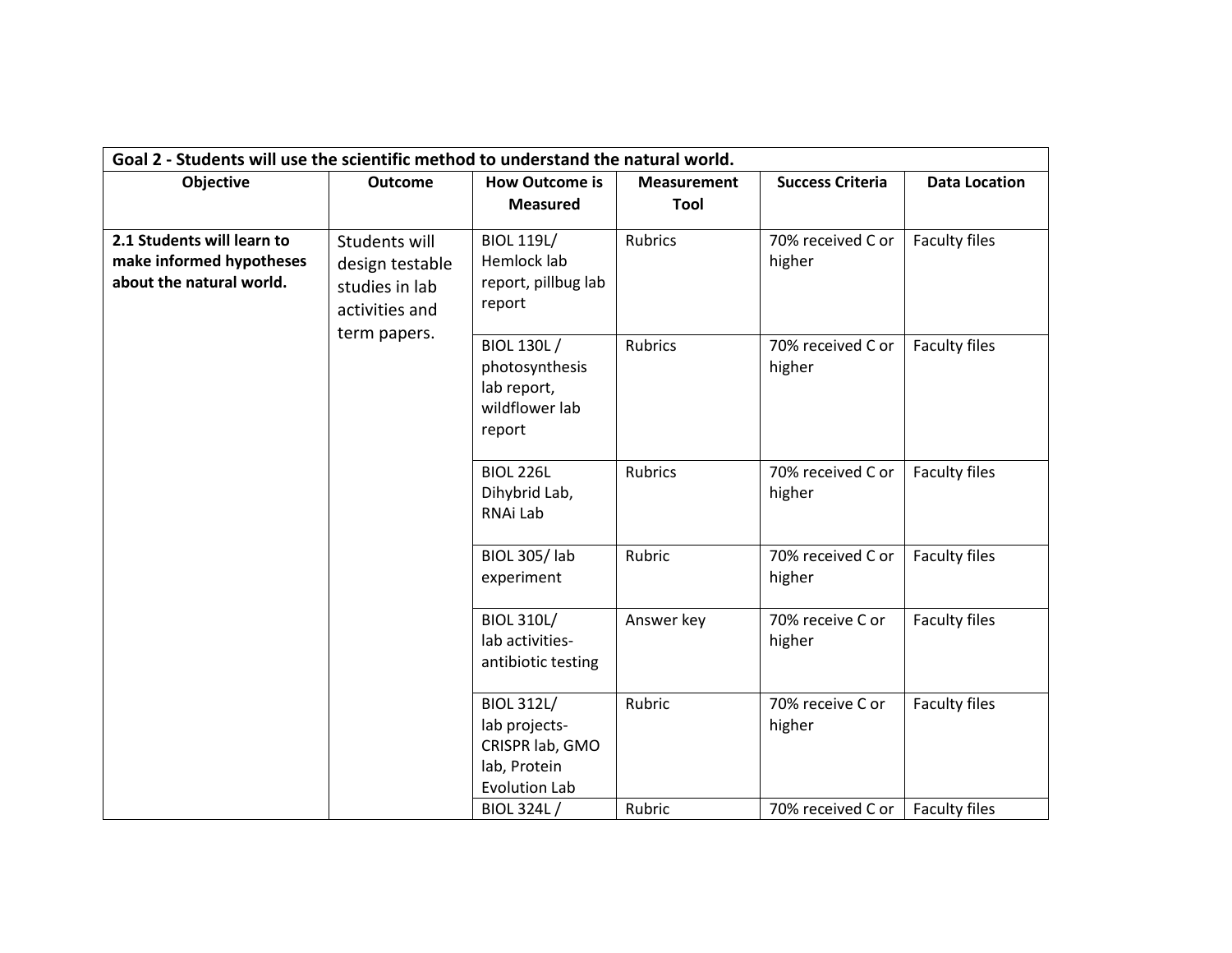|                                                                  |                                                                           | Lab activities                                                  |                          | higher                      |                      |
|------------------------------------------------------------------|---------------------------------------------------------------------------|-----------------------------------------------------------------|--------------------------|-----------------------------|----------------------|
|                                                                  |                                                                           | Independent                                                     |                          |                             |                      |
|                                                                  |                                                                           | research projects                                               |                          |                             |                      |
|                                                                  |                                                                           | BIOL 363/Final<br>paper                                         | Rubric                   | 70% received C or<br>higher | <b>Faculty files</b> |
|                                                                  |                                                                           | CHEM 107L<br>Lab Activities                                     | Answer Key               | 70% received C or<br>higher | <b>Faculty files</b> |
|                                                                  |                                                                           | CHEM 108L<br>Lab Activities                                     | Answer Key               | 70% received C or<br>higher | Faculty files        |
|                                                                  |                                                                           | CHEM 213L<br>Lab Activities                                     | Answer Key               | 70% received C or<br>higher | <b>Faculty files</b> |
|                                                                  |                                                                           | CHEM 214L<br>Lab Activities                                     | Answer Key               | 70% received C or<br>higher | Faculty files        |
|                                                                  |                                                                           | <b>MATH 151</b>                                                 | Homework and<br>projects | 70% received C or<br>higher | <b>Faculty files</b> |
|                                                                  |                                                                           | <b>MATH 251</b>                                                 | Homework and<br>projects | 70% received C or<br>higher | <b>Faculty files</b> |
| 2.2 Students will execute<br>studies about the natural<br>world. | Students will<br>conduct<br>primary,<br>directed<br>research<br>projects. | <b>BIOL 119L/</b><br>Hemlock lab<br>study, pillbug lab<br>study | Rubric                   | 70% received C or<br>higher | <b>Faculty files</b> |
|                                                                  |                                                                           | <b>BIOL 130L/</b><br>photosynthesis<br>lab, wildflower<br>lab   | Rubric                   | 70% received C or<br>higher | <b>Faculty files</b> |
|                                                                  |                                                                           | <b>BIOL 226L</b><br>Dihybrid lab,                               | Rubric                   | 70% received C or<br>higher | Faculty files        |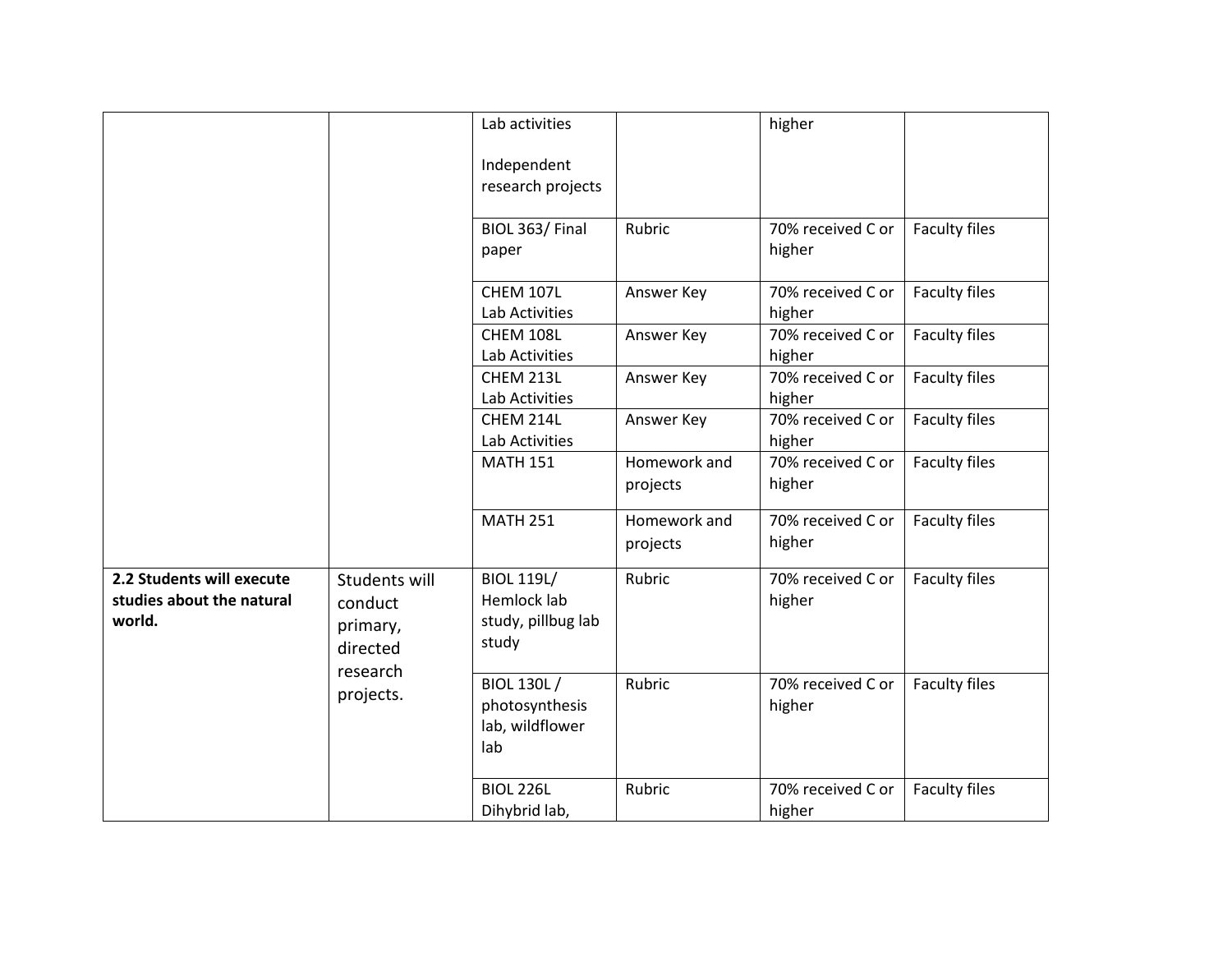|                                                                                   |                                                                                    | Serratia lab, RNAi<br>Lab<br><b>BIOL 312L/</b><br>lab projects-<br>CRISPR lab, GMO<br>lab, Protein<br><b>Evolution Lab</b> | Rubric                           | 80% receive C or<br>higher  | <b>Faculty files</b> |
|-----------------------------------------------------------------------------------|------------------------------------------------------------------------------------|----------------------------------------------------------------------------------------------------------------------------|----------------------------------|-----------------------------|----------------------|
|                                                                                   |                                                                                    | <b>BIOL 324L</b>                                                                                                           | Independent<br>research projects | 70% received C or<br>higher | Faculty files        |
|                                                                                   |                                                                                    | BIOL 363/ final<br>paper                                                                                                   | Rubric                           | 70% received C or<br>higher | Faculty files        |
|                                                                                   |                                                                                    | CHEM 213L<br><b>Beta Carotene</b><br><b>Isolation Lab Post</b><br>lab assignment                                           | Key                              | 70% received C or<br>higher | <b>Faculty files</b> |
|                                                                                   |                                                                                    |                                                                                                                            |                                  |                             |                      |
|                                                                                   |                                                                                    |                                                                                                                            |                                  |                             |                      |
| 2.3 Students will learn to<br>evaluate data collected<br>about the natural world. | <b>Students will</b><br>use evaluation<br>techniques<br>(such as<br>statistics) to | BIOL 119L /<br>Graveyard lab,<br>other field<br>studies                                                                    | Rubric                           | 70% received C or<br>higher | <b>Faculty files</b> |
| make an<br>informed<br>conclusion                                                 | BIOL 130L / Excel<br>lab, other lab<br>studies                                     | Rubric                                                                                                                     | 70% received C or<br>higher      | <b>Faculty files</b>        |                      |
|                                                                                   | about their<br>collected data.                                                     | <b>BIOL 226L</b><br>Dihybrid Lab,<br>Forensic Lab                                                                          | Rubric                           | 70% received C or<br>higher | <b>Faculty files</b> |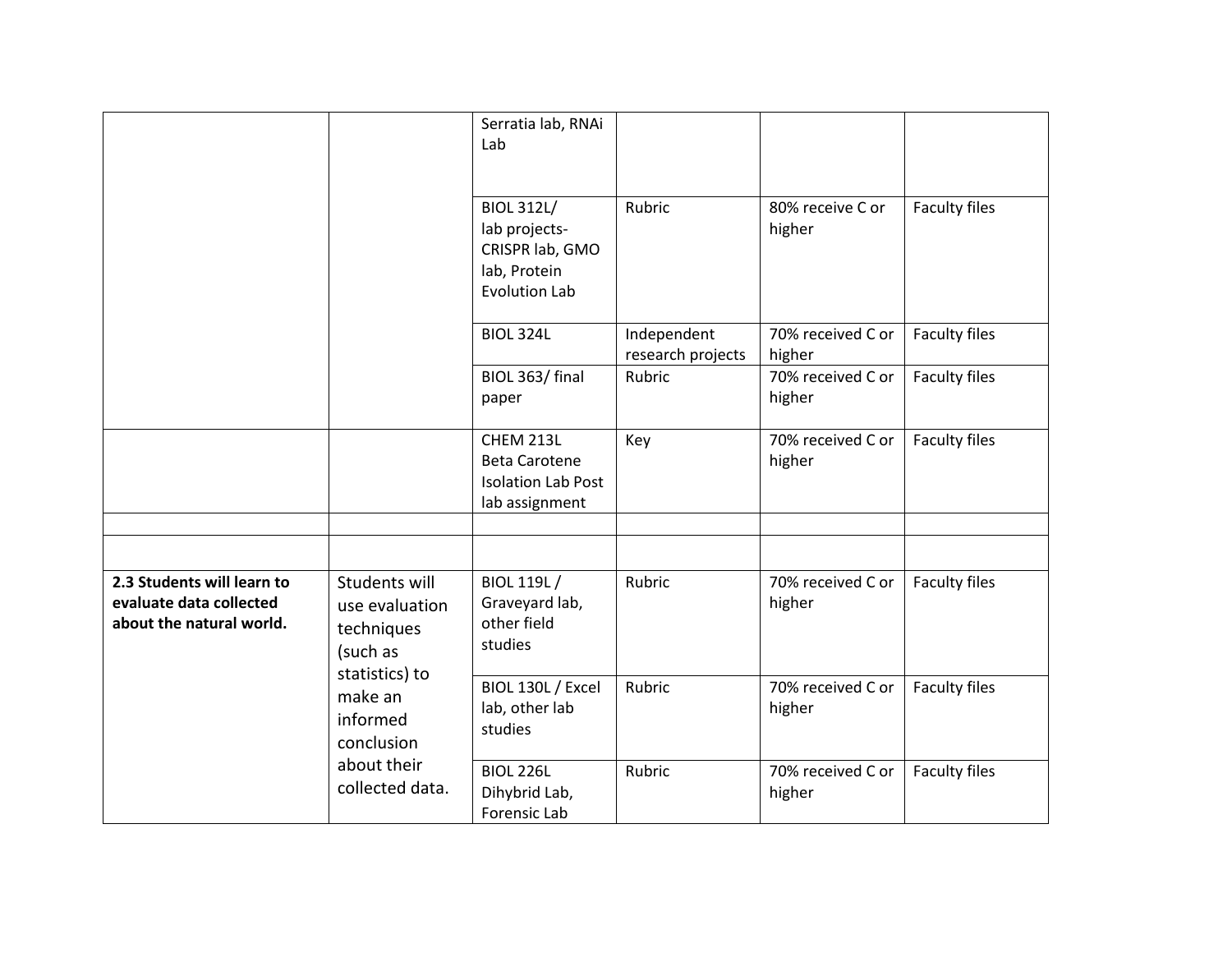|  | <b>BIOL 310L</b>   | Answer Key      | 80% received C or | <b>Faculty files</b> |
|--|--------------------|-----------------|-------------------|----------------------|
|  | Antibiotic testing |                 | higher            |                      |
|  | lab                |                 |                   |                      |
|  | BIOL 312L- lab     | Rubric          | 70% received C or | Faculty files        |
|  | projects- CRISPR   |                 | higher            |                      |
|  | lab, GMO lab,      |                 |                   |                      |
|  | Protein Evolution  |                 |                   |                      |
|  | Lab                |                 |                   |                      |
|  |                    |                 |                   |                      |
|  | <b>BIOL 324L/</b>  | Rubric          | 70% received C or | Faculty files        |
|  | Independent        |                 | higher            |                      |
|  | research projects  |                 |                   |                      |
|  |                    |                 |                   |                      |
|  | BIOL 363/Final     | Rubric          | 70% received C or | Faculty files        |
|  | paper              |                 | higher            |                      |
|  |                    |                 |                   |                      |
|  | MATH 151 /         | Answer keys and | 70% received C or | <b>Faculty files</b> |
|  | Homework and       | rubrics         | higher            |                      |
|  | projects           |                 |                   |                      |
|  | Math 251 /         | Answer keys and | 70% received C or | <b>Faculty files</b> |
|  | Homework and       | rubrics         | higher            |                      |
|  | projects           |                 |                   |                      |
|  |                    |                 |                   |                      |
|  |                    |                 |                   |                      |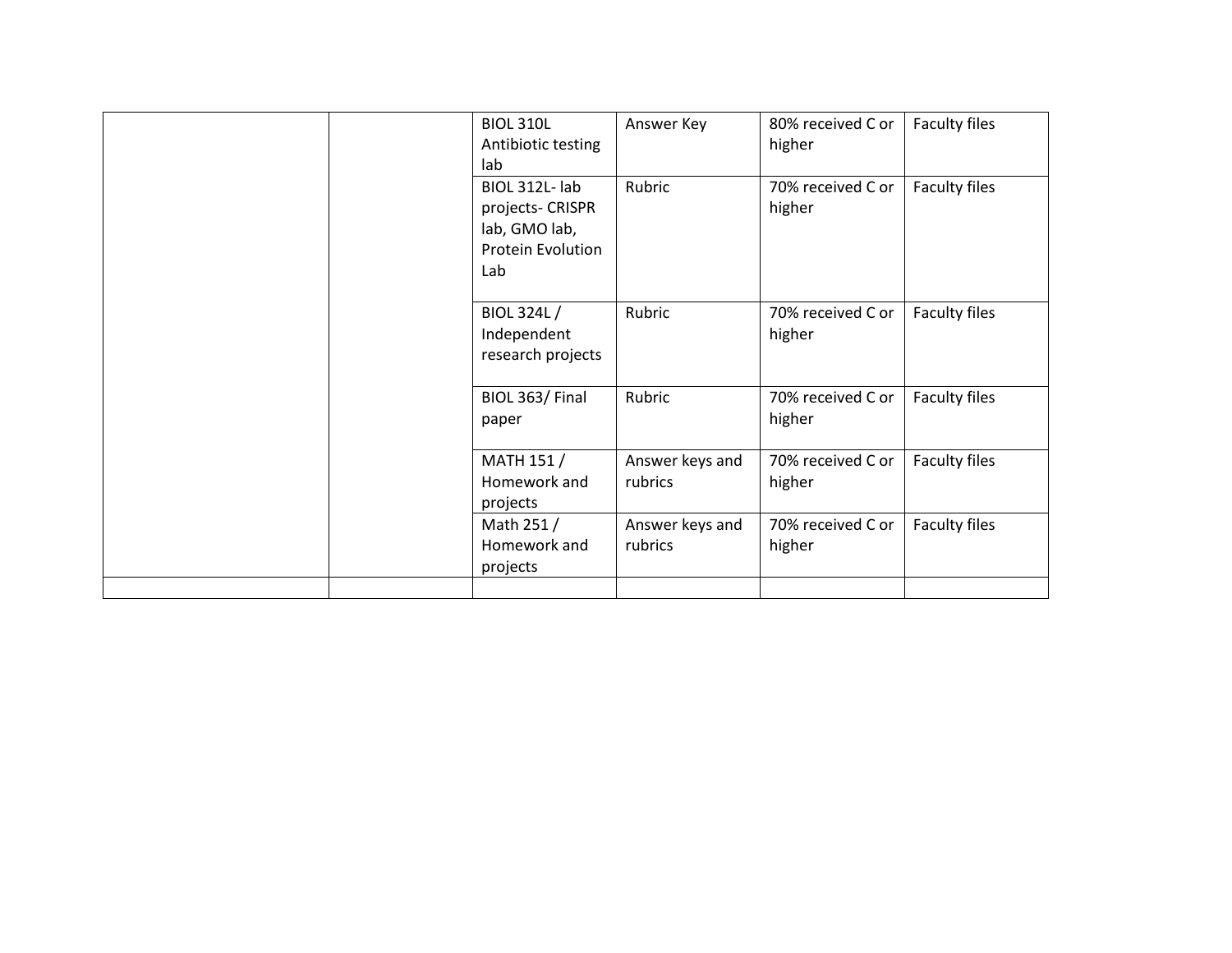|                                       | Goal 3 - Students will communicate scientific work in a clear, coherent manner in both written and oral form. |                                                                             |                                                                    |                             |                      |  |  |  |
|---------------------------------------|---------------------------------------------------------------------------------------------------------------|-----------------------------------------------------------------------------|--------------------------------------------------------------------|-----------------------------|----------------------|--|--|--|
| Objective                             | <b>Outcome</b>                                                                                                | <b>How Outcome is</b>                                                       | <b>Measurement Tool</b>                                            | <b>Success Criteria</b>     | <b>Data Location</b> |  |  |  |
|                                       |                                                                                                               | <b>Measured</b>                                                             |                                                                    |                             |                      |  |  |  |
| 3.1 Students<br>demonstrate effective | Students use,<br>evaluate, and                                                                                | BIOL 119L/ lab<br>reports                                                   | Rubric                                                             | 70% received C or<br>higher | <b>Faculty files</b> |  |  |  |
| written communication.                | appropriately cite<br>the scientific                                                                          | <b>BIOL 130L / lab</b><br>reports                                           | Rubric                                                             | 70% received C or<br>higher | Faculty files        |  |  |  |
|                                       | literature to<br>communicate the<br>results of scientific                                                     | <b>BIOL 226L</b><br>lab reports                                             | Rubric                                                             | 70% received C or<br>higher | Faculty files        |  |  |  |
|                                       | investigations in                                                                                             | BIOL 304L /<br>Species papers                                               | Rubric                                                             | 70% received C or<br>higher | <b>Faculty files</b> |  |  |  |
|                                       | papers and<br>posters.                                                                                        | BIOL 309 / cellular<br>basis of disease<br>posters and class<br>discussions | Rubric, evaluation<br>of discussion<br>participation of<br>quality | 70% received C or<br>higher | <b>Faculty files</b> |  |  |  |
|                                       |                                                                                                               | BIOL 310L / disease<br>reports                                              | rubric                                                             | 70% received C or<br>higher | <b>Faculty files</b> |  |  |  |
|                                       |                                                                                                               | <b>BIOL 312L / case</b><br>studies                                          | answer keys                                                        | 70% received C or<br>higher | <b>Faculty files</b> |  |  |  |
|                                       | BIOL 324L /<br>Literature reviews                                                                             | Rubric                                                                      | 70% received C or<br>higher                                        | <b>Faculty files</b>        |                      |  |  |  |
|                                       |                                                                                                               | Research posters<br>BIOL 331 /                                              | Rubric                                                             | 70% received C or<br>higher | <b>Faculty files</b> |  |  |  |
|                                       |                                                                                                               | Topic summaries<br>BIOL 363/Final<br>paper                                  | Rubric                                                             | 70% received C or<br>higher | Faculty files        |  |  |  |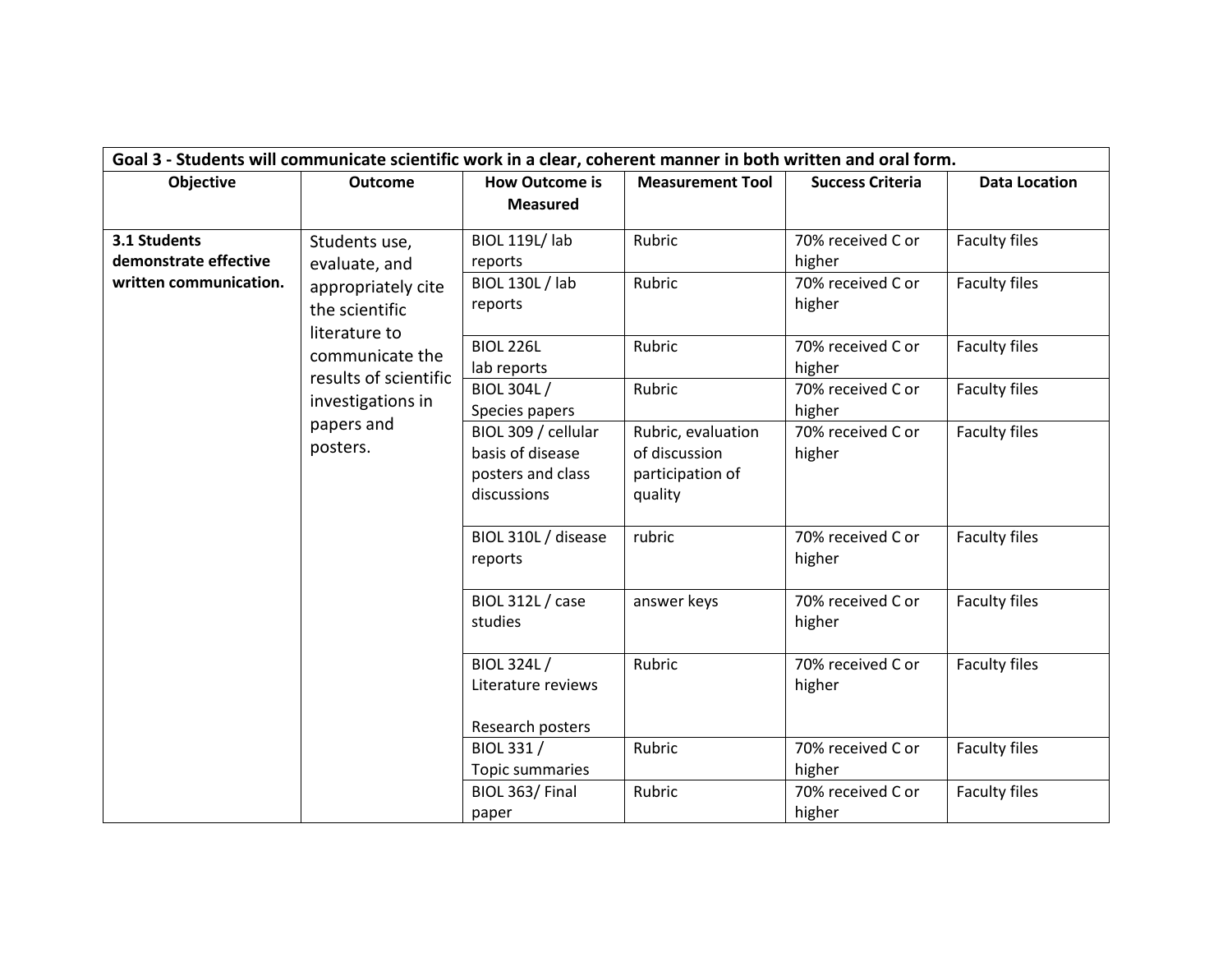|                                                              |                                                                                                               | ENVR 340/Research<br>Paper                           | <b>Grading Guidelines</b> | 70% received C or<br>higher | Faculty files        |
|--------------------------------------------------------------|---------------------------------------------------------------------------------------------------------------|------------------------------------------------------|---------------------------|-----------------------------|----------------------|
|                                                              |                                                                                                               | <b>CHEM 107L</b>                                     | Answer Key                | 70% received C or<br>higher | Faculty files        |
|                                                              |                                                                                                               | CHEM 108L                                            | Answer Key                | 70% received C or<br>higher | <b>Faculty files</b> |
|                                                              |                                                                                                               | CHEM 213L<br>Lab Reports                             | Rubric                    | 70% received C or<br>higher | <b>Faculty files</b> |
|                                                              |                                                                                                               | CHEM 214L<br>Lab Reports                             | Rubric                    | 70% received C or<br>higher | Faculty files        |
|                                                              |                                                                                                               | BCS 403 /<br>Propositional                           | Rubric                    | 70% received C or<br>higher | Faculty files        |
|                                                              |                                                                                                               |                                                      |                           |                             |                      |
| 3.2 Students<br>demonstrate effective<br>oral communication. | Students orally<br>present the results<br>of their scientific<br>studies to their<br>peers and the<br>public. | BIOL 114L / History<br>presentation                  | Rubric                    | 70% received C or<br>higher | Faculty files        |
|                                                              |                                                                                                               | BIOL 119L/ Hemlock<br>presentations                  | Rubric                    | 70% received C or<br>higher | <b>Faculty files</b> |
|                                                              |                                                                                                               | BIOL 130L / Great<br>Phylum Day<br>presentations     | Rubric                    | 70% received C or<br>higher | <b>Faculty files</b> |
|                                                              |                                                                                                               | <b>BIOL 304L/</b><br><b>Species</b><br>presentations | Rubric                    | 70% received C or<br>higher | Faculty files        |
|                                                              |                                                                                                               | BIOL 309 /<br>poster<br>presentations                | rubric                    | 70% received C or<br>higher | Faculty files        |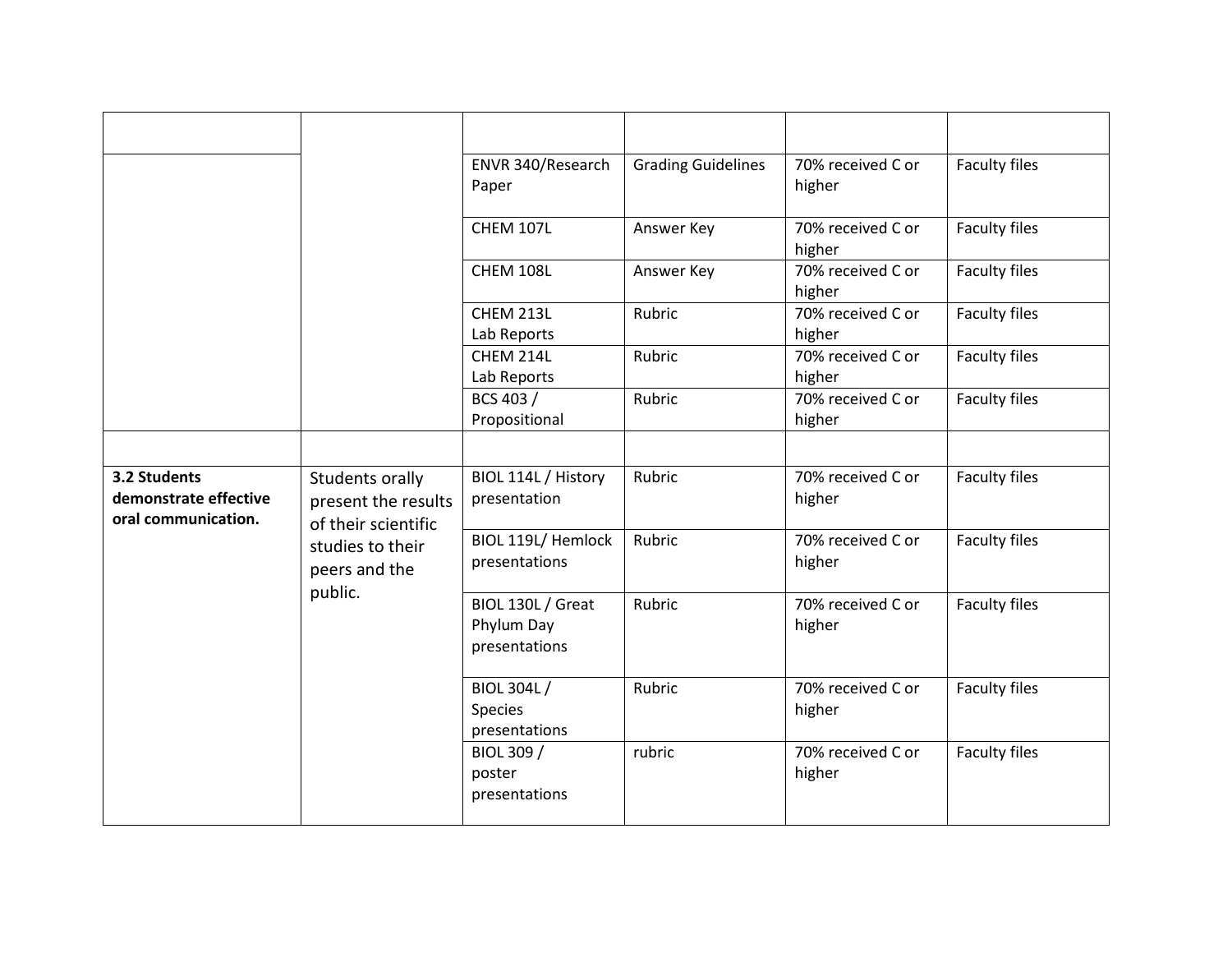| BIOL 310L/<br>research paper<br>presentations;<br>microbes in the<br>news presentations | rubric                    | 70% received C or<br>higher | Faculty files |
|-----------------------------------------------------------------------------------------|---------------------------|-----------------------------|---------------|
| BIOL 331 /<br><b>Topics</b><br>presentations                                            | Rubric                    | 70% received C or<br>higher | Faculty files |
| BIOL 363/ Poster<br>presentations                                                       | Rubric                    | 70% received C or<br>higher | Faculty files |
| ENVR 340/Oral<br>presentations on<br>research paper<br>topics                           | <b>Grading Guidelines</b> | 70% received C or<br>higher | Faculty files |
|                                                                                         |                           |                             |               |
| CHEM 214L<br>Presentations on<br>independent<br>projects                                | Rubric                    | 70% received C or<br>higher | Faculty files |
| BCS 403 /<br>Propositional                                                              | Rubric                    | 70% received C or<br>higher | Faculty files |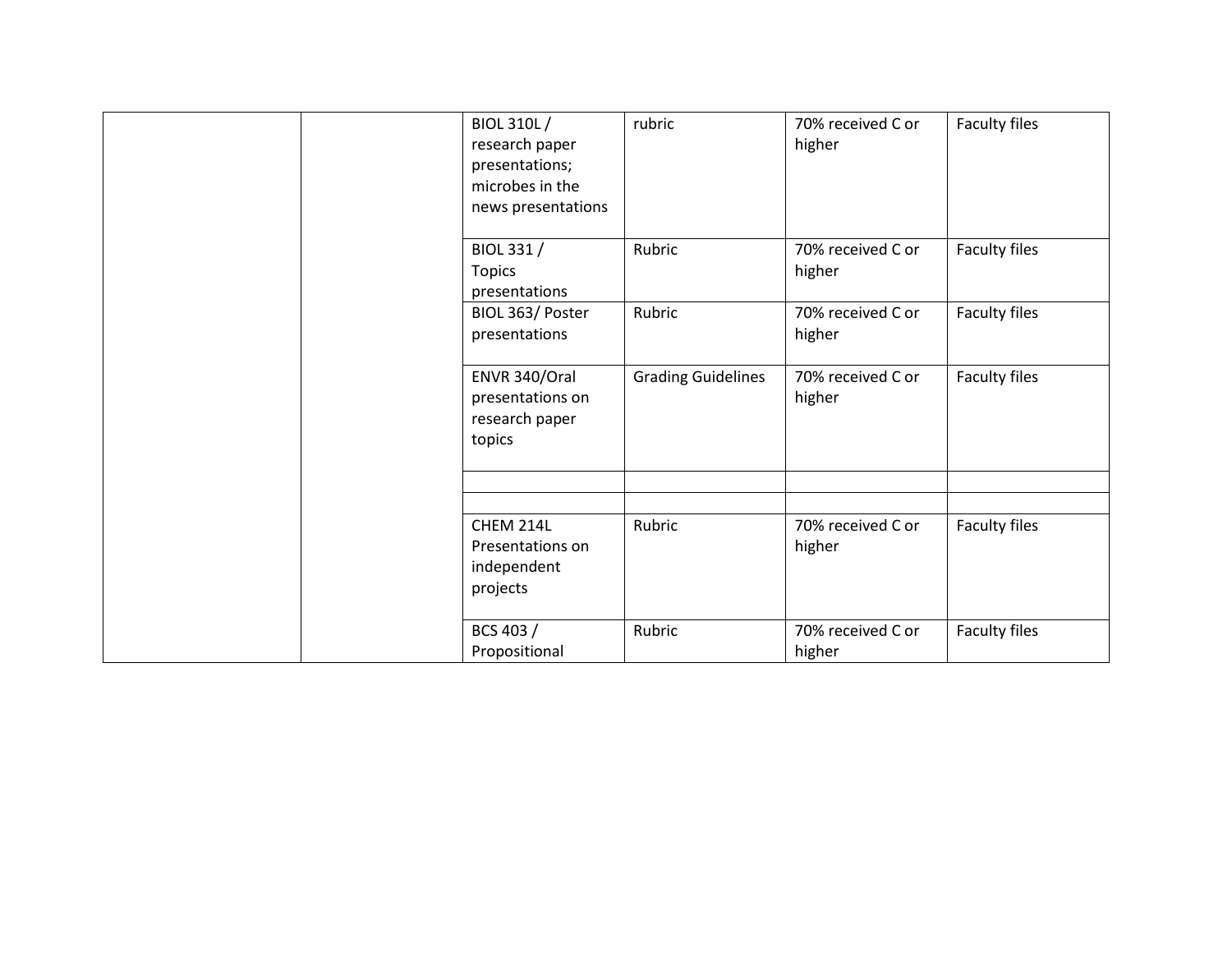| Goal 4 - Students will understand the importance of diversity in the practice of science through collaborative learning                                                                                                                                                        |                                                 |                                                                                  |                                   |                                                            |                                       |  |
|--------------------------------------------------------------------------------------------------------------------------------------------------------------------------------------------------------------------------------------------------------------------------------|-------------------------------------------------|----------------------------------------------------------------------------------|-----------------------------------|------------------------------------------------------------|---------------------------------------|--|
| where different perspectives are valued and evaluated.<br>Objective                                                                                                                                                                                                            | <b>Outcome</b>                                  | <b>How Outcome is</b><br><b>Measured</b>                                         | <b>Measurement</b><br><b>Tool</b> | <b>Success Criteria</b>                                    | <b>Data Location</b>                  |  |
| 4.1 Students learn to<br>recognize and to appreciate<br>in groups,<br>the diversity of the natural<br>world and the<br>interconnectedness of<br>the importance<br>disciplinary approaches<br>of different<br>towards studying it.<br>perspectives<br>and ideas to<br>problems. | Students work<br>allowing them<br>to appreciate | <b>BIOL 114L</b><br><b>BIOL 119L/</b><br>Hemlock lab<br>study                    | Lab activities<br>Rubric          | 70% received C<br>or higher<br>70% received C<br>or higher | Faculty files<br><b>Faculty files</b> |  |
|                                                                                                                                                                                                                                                                                | solving scientific                              | <b>BIOL 130L/</b><br>Photosynthesis<br>study                                     | Rubric                            | 70% received C<br>or higher                                | Faculty files                         |  |
|                                                                                                                                                                                                                                                                                |                                                 | <b>BIOL 226L/</b><br>Dybrid lab,<br>Serratia, Lab,<br>Forensics lab,<br>RNAi Lab | Rubric                            | 70% received C<br>or higher                                | <b>Faculty files</b>                  |  |
|                                                                                                                                                                                                                                                                                |                                                 | <b>BIOL 304L</b>                                                                 | <b>NA</b>                         |                                                            |                                       |  |
|                                                                                                                                                                                                                                                                                |                                                 | BIOL 305/Plant<br>collections                                                    | Group project<br>rubric           | 70% received C<br>or higher                                | Faculty files                         |  |
|                                                                                                                                                                                                                                                                                |                                                 | <b>BIOL 309</b><br>Cellular basis of<br>disease posters                          | rubric                            | 70% received C<br>or higher                                | <b>Faculty files</b>                  |  |
|                                                                                                                                                                                                                                                                                |                                                 | <b>BIOL 310L</b><br>all labs- students<br>work in pairs                          | rubric                            | 70% received C<br>or higher                                | <b>Faculty files</b>                  |  |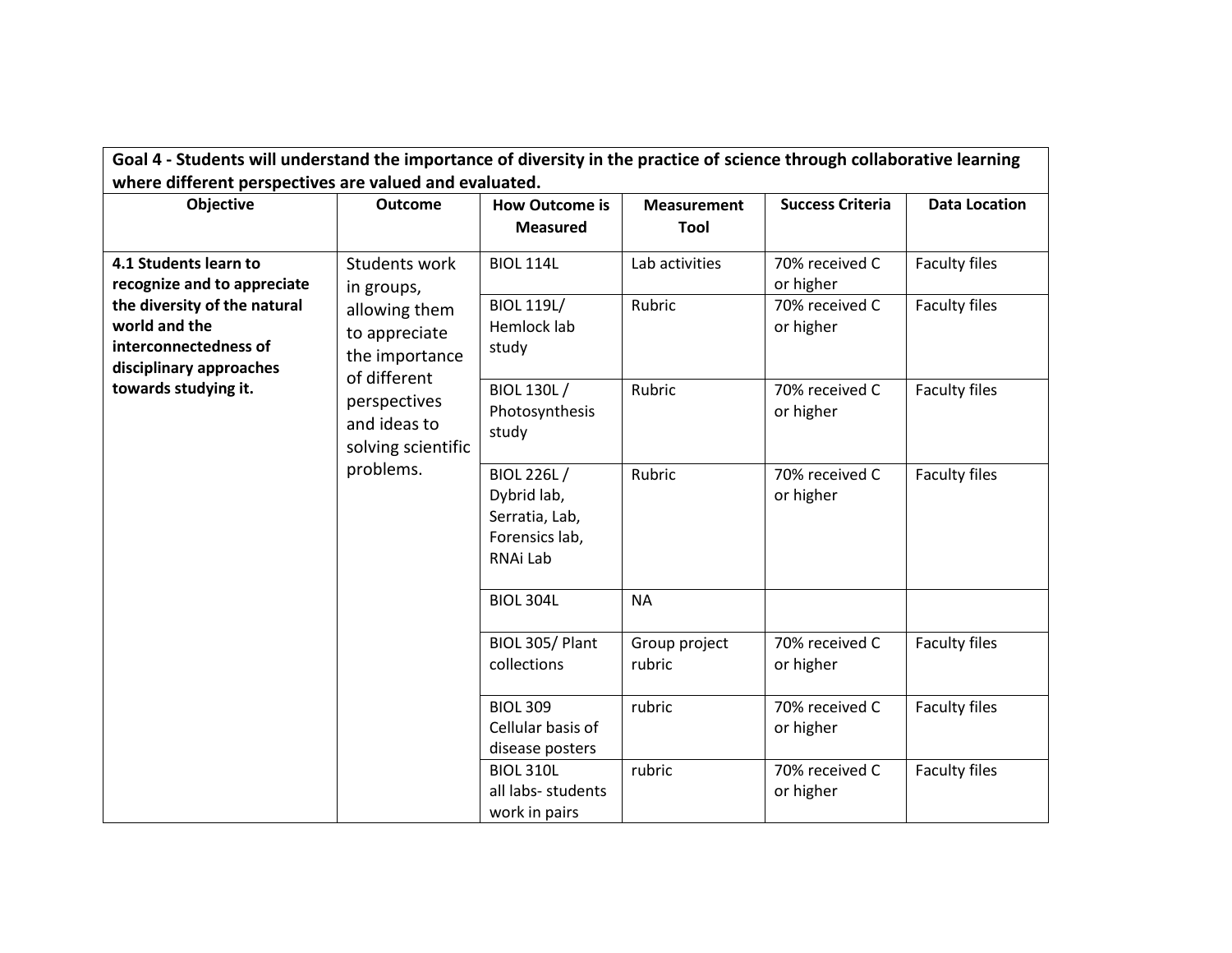|                                                                       |                                                                 | <b>BIOL 312L</b><br>All labs- student<br>work in pairs<br>CHEM 107L<br>CHEM 108L<br>CHEM 213L<br>CHEM 214L | rubric | 70% received C<br>or higher | Faculty files                                                                                                                                   |
|-----------------------------------------------------------------------|-----------------------------------------------------------------|------------------------------------------------------------------------------------------------------------|--------|-----------------------------|-------------------------------------------------------------------------------------------------------------------------------------------------|
|                                                                       |                                                                 |                                                                                                            |        |                             |                                                                                                                                                 |
|                                                                       |                                                                 |                                                                                                            |        |                             |                                                                                                                                                 |
| 4.2 Students learn about the<br>biodiversity of the natural<br>world. | Students work<br>to identify the<br>species,<br>populations and | <b>BIOL 119L/ all</b><br>field activities<br>and in class case<br>studies                                  |        | 70% received C<br>or higher | Faculty files<br><b>Faculty files</b><br><b>Faculty files</b><br>Faculty files<br>Faculty files<br><b>Faculty files</b><br><b>Faculty files</b> |
|                                                                       | communities<br>found in various<br>ecosystems.                  | BIOL 130L / Great<br>phylum collection                                                                     | Rubric | 70% received C<br>or higher |                                                                                                                                                 |
|                                                                       |                                                                 | <b>BIOL 304L/</b><br>Species papers                                                                        | Rubric | 70% received C<br>or higher |                                                                                                                                                 |
|                                                                       |                                                                 | BIOL 305/Plant<br>collection project                                                                       | Rubric | 70% received C<br>or higher |                                                                                                                                                 |
|                                                                       |                                                                 | <b>BIOL 310L</b><br>Micro Life Lab<br>project                                                              | rubric | 70% received C<br>or higher |                                                                                                                                                 |
|                                                                       |                                                                 | <b>BIOL 324L/</b><br>Zoo project                                                                           | Rubric | 70% received C<br>or higher |                                                                                                                                                 |
|                                                                       |                                                                 | <b>BIOL 363/</b><br>Research projects                                                                      | Rubric | 70% received C<br>or higher |                                                                                                                                                 |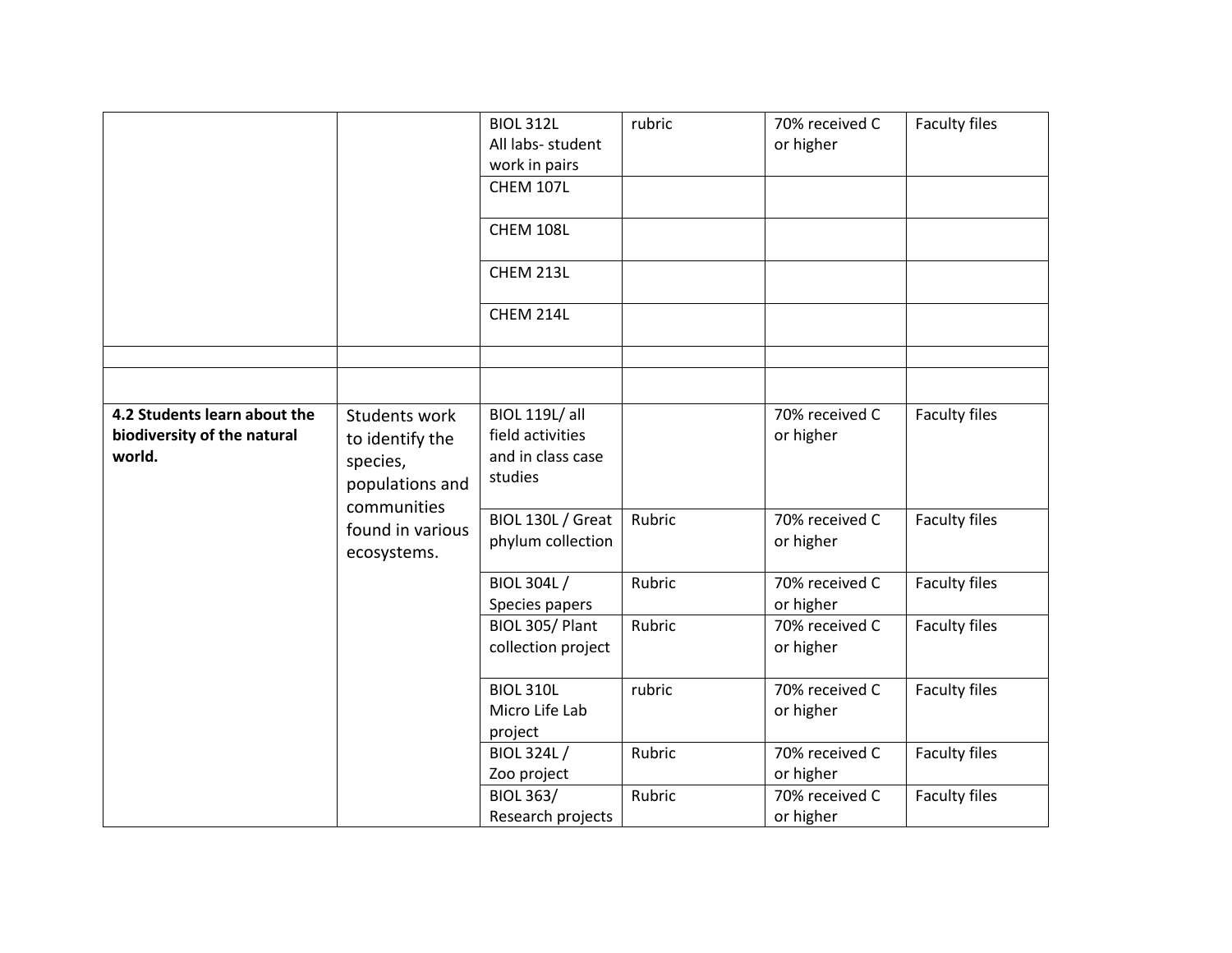$\overline{\phantom{0}}$ 

| Goal 5 - Students will think critically and quantitatively about global issues, including the ethics of science, the use |                                                                                                                                                      |                                                                         |                             |                             |                      |  |  |
|--------------------------------------------------------------------------------------------------------------------------|------------------------------------------------------------------------------------------------------------------------------------------------------|-------------------------------------------------------------------------|-----------------------------|-----------------------------|----------------------|--|--|
| and appropriateness of new technologies, and their role as global citizens.                                              |                                                                                                                                                      |                                                                         |                             |                             |                      |  |  |
| Objective                                                                                                                | <b>Outcome</b>                                                                                                                                       | <b>How Outcome is</b>                                                   | <b>Measurement</b>          | <b>Success Criteria</b>     | <b>Data Location</b> |  |  |
|                                                                                                                          |                                                                                                                                                      | <b>Measured</b>                                                         | Tool                        |                             |                      |  |  |
| 5.1 Students will<br>demonstrate the ability to<br>analyze ethical                                                       | Students consider<br>the ethics of<br>science in society<br>through case<br>studies and real<br>world scenarios<br>that explore<br>different ethical | <b>BIOL 114L/</b><br>History<br>presentations                           | Rubric                      | 70% received C or<br>higher | <b>Faculty files</b> |  |  |
| considerations in their<br>work.<br>viewpoints.                                                                          |                                                                                                                                                      | <b>BIOL 226L</b><br>Cloning essay;<br>genetic<br>counseling<br>exercise | rubric                      | 70% received C or<br>higher | Faculty files        |  |  |
|                                                                                                                          | BIOL 305/Natural<br>History article                                                                                                                  | Summary                                                                 | 70% received C or<br>higher | <b>Faculty files</b>        |                      |  |  |
|                                                                                                                          |                                                                                                                                                      | <b>BIOL 310L</b><br>Microbes in the<br>news<br>presentation             | <b>NA</b>                   | 70% received C or<br>higher | <b>Faculty files</b> |  |  |
|                                                                                                                          |                                                                                                                                                      | <b>BIOL 312L</b><br>CRISPR and GMO<br>ethics exercises.                 | rubric                      | 70% received C or<br>higher | Faculty files        |  |  |
|                                                                                                                          |                                                                                                                                                      | <b>BIOL 324L/</b><br>Zoo project                                        | Rubric                      | 70% received C or<br>higher | <b>Faculty files</b> |  |  |
|                                                                                                                          |                                                                                                                                                      | BIOL 331 /<br>Current events                                            | Rubric                      | 70% received C or<br>higher | <b>Faculty files</b> |  |  |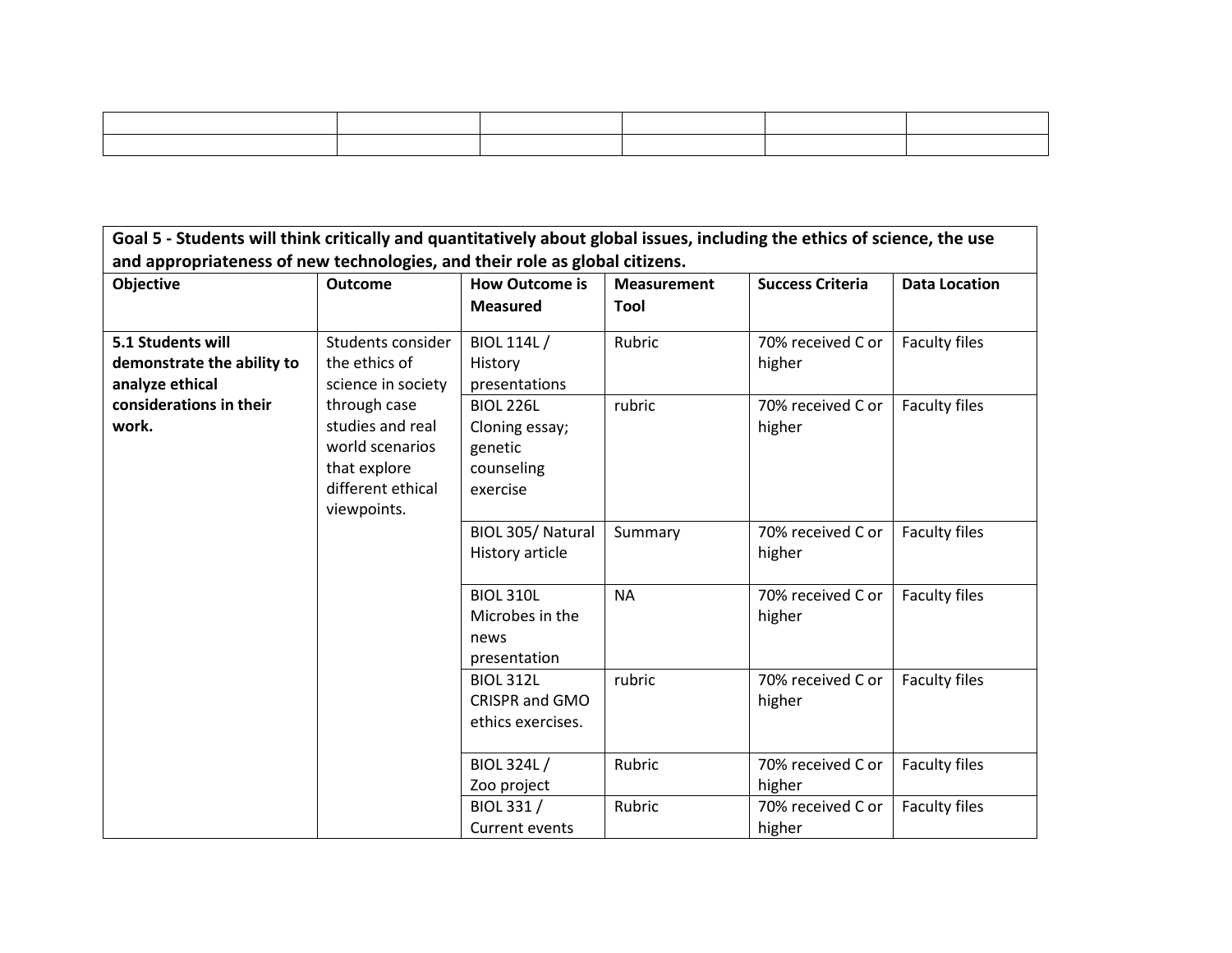|                             |                            | presentations              |            |                   |               |
|-----------------------------|----------------------------|----------------------------|------------|-------------------|---------------|
|                             |                            |                            |            |                   |               |
|                             |                            | <b>Topics</b>              |            |                   |               |
|                             |                            | presentations<br>CHEM 107L |            |                   |               |
|                             |                            |                            |            |                   |               |
|                             |                            | <b>CHEM 108L</b>           |            |                   |               |
|                             |                            |                            |            |                   |               |
| 5.2 Students will learn new | Students work              | <b>BIOL 226L</b>           | rubric     | 70% received C or | Faculty files |
| technologies and how they   | with new                   | RNAi lab,                  |            | higher            |               |
| can be applied.             | technologies in            | Forensics Lab              |            |                   |               |
|                             | lab, analyze their         | <b>BIOL 310L</b>           | Answer Key | 70% received C or | Faculty files |
|                             | use in term<br>papers, and | Enterotube Lab             |            | higher            |               |
|                             | discuss their              | <b>BIOL 312L</b>           | Rubric     | 70% received C or | Faculty files |
|                             | usefulness in              | CRISPR Lab,                |            | higher            |               |
|                             | senior seminar.            | Protein Evolution          |            |                   |               |
|                             |                            | and the Western            |            |                   |               |
|                             |                            | <b>Blot Lab</b>            |            |                   |               |
|                             |                            | BIOL 331 /                 | Rubric     | 70% received C or | Faculty files |
|                             |                            | Current event              |            | higher            |               |
|                             |                            | presentations              |            |                   |               |
|                             |                            | BIOL 363/Field             | Rubric     | 70% received C or | Faculty files |
|                             |                            | based research             |            | higher            |               |
|                             |                            | <b>CHEM 107L</b>           |            |                   |               |
|                             |                            | CHEM 108L                  |            |                   |               |
|                             |                            |                            |            |                   |               |
|                             |                            | CHEM 213L                  |            |                   |               |
|                             |                            | CHEM 214L                  |            |                   |               |